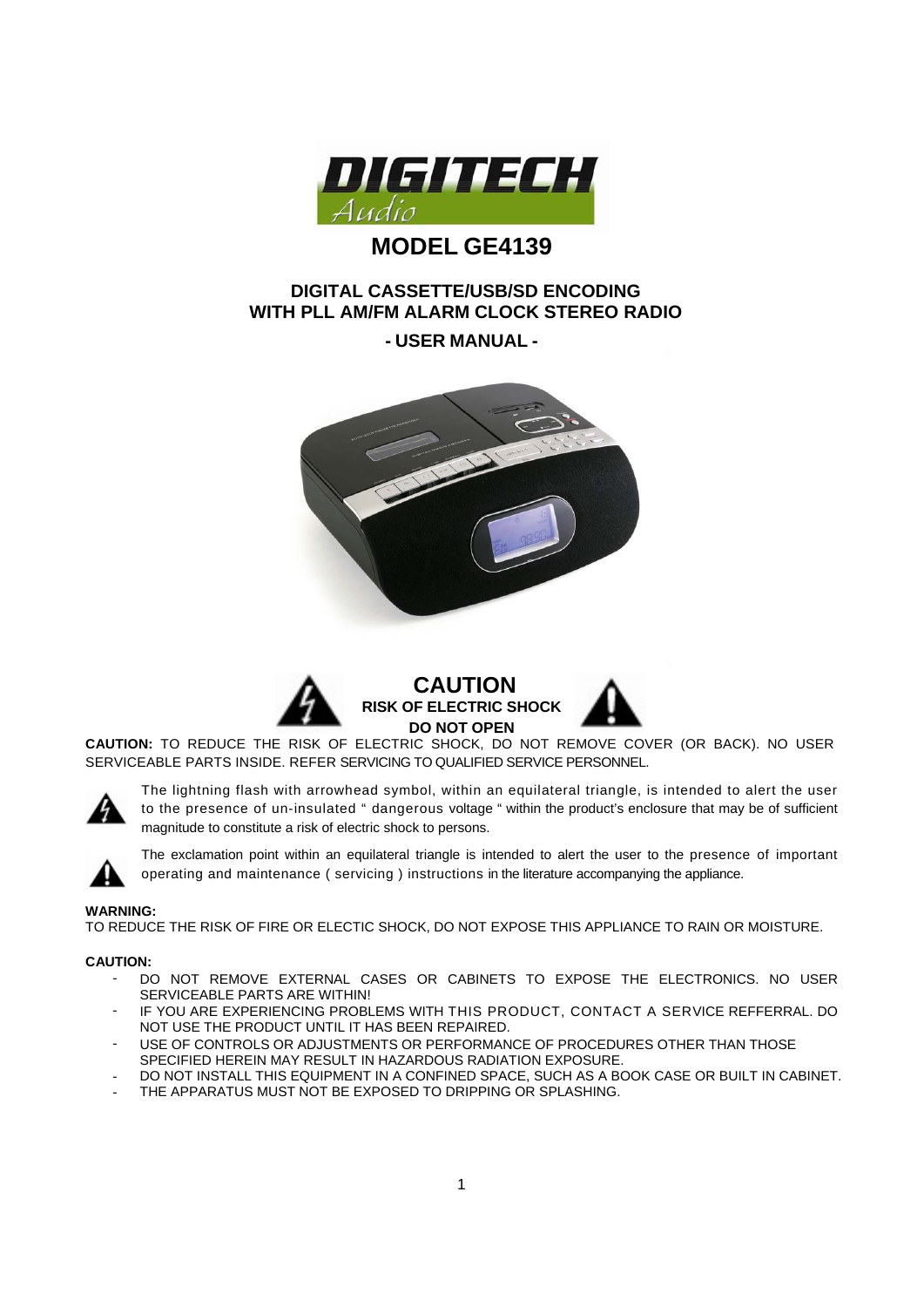## **LOCATION OF CONTROLS**



- 1. SD card slot
- 2. USB port
- 3. Control Pad ( ▶II 【 PLAY/PAUSE 】 button, ▶▶I 【 SKIP+ 】 button, **E44** 【SKIP-】 button, ■【STOP】/ BAND button)
- 4. STANDBY button
- 5. RECORD button
- 6. MODE button (Program, Repeat, Repeat All, Repeat Folder, Random)
- 7. FOLDER UP / MEMORY button
- 8. VOLUME +
- 9. FUNCTION selector
- 10. VOLUME -
- 11. TIMER button
- 12. ALARM button
- 13. SLEEP button
- 14. SNOOZE button
- 15. Speakers
- 16. LCD display
- 17. Cassette door
- 18. Cassette knobs
- 19. Battery door
- 20. AC power cord
- 21. FM antenna
- 22. Headphone jack
- 23. Aux in jack

## **POWER SOURCE**

This Unit is designed to operate on normal AC 240V ~ 50Hz household power source. Do not attempt to operate the system using other power sources. This may result in damage to the unit and void your warranty.

Mains plug should be regularly checked. If it is found damaged, do not turn on the unit and immediately seek advice from a qualified service technician. Any malfunction due to electrostatic discharge (ESD), reset the unit by unplugging AC Cord from the outlet; wait for few minutes before reconnect.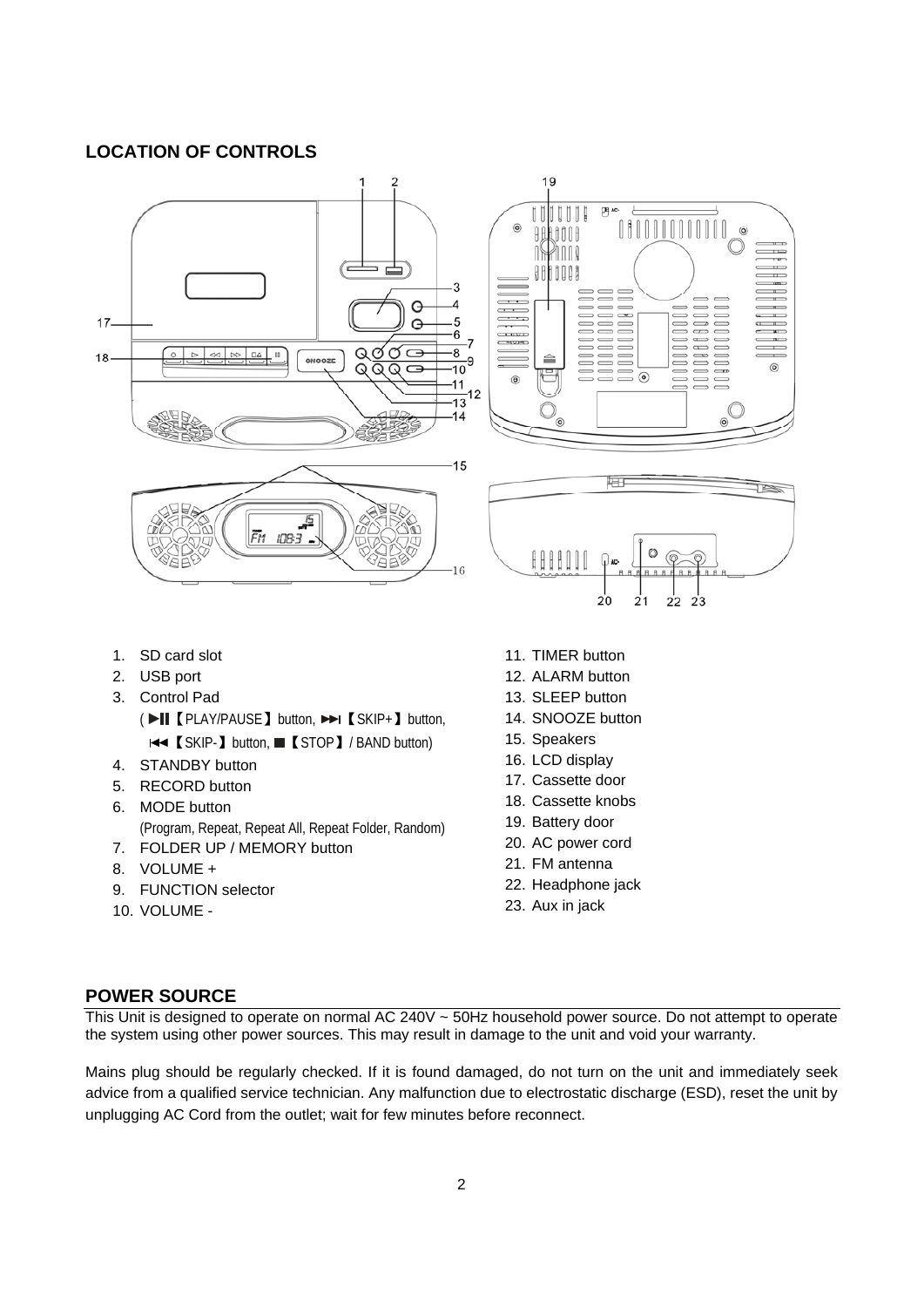## **SET UP**

## **Setting the Time**

When power cord is plugged in "-- -- : -- --" flashes on the display.

- Press MODE button for 3 seconds, follow by  $[\rightarrowtail \text{SKIP}] / [\rightarrowtail \text{SKIP}]$  to adjust hour format (12 or 24 hours)
- Press MODE button again, follow by [>>> SKIP] / [ $\leftrightarrow$  SKIP] button to adjust the hour
- Repeat above steps to adjust the minute.
- Press MODE button to confirm.

## **Setting the Wake TIMER**

This unit includes a timer to wake you up to Radio or MP3 music on USB / Card.

The Wake timer can be set at standby mode only. Ensure the clock has been set to the correct time.

- Press TIMER button for 3 seconds, "ON" show on the display with flashing hour digits
- Press [ $\blacktriangleright$  SKIP] / [ $\blacktriangleleft$  SKIP] to input desired hour & minutes, press TIMER button again to confirm
- Repeat above steps to set Timer Off-time, Function (Tuner, USB, Card) & Volume.
- Upon completion, all settings will cyclic once and then switch to current time with clock icon.
- By pressing ALARM button, system switches to traditional alarm sound.

Note: 1. ERROR reported if Off-time found equal to On-Time.

- 2. By pressing the Timer button, the alarm is switched off.
- 3. For adjustment, press TIMER button for 3 seconds & input new selection.

## **Snooze**

When system activates at wake timer, it can be temporarily switched off by pressing Snooze button. After 10 minutes, the system reminds you to wake up.

#### **Setting the SLEEP timer**

This unit includes Sleep timer that automatically switch off after 10 to 90 minutes (to standby mode).

- Press SLEEP button which will start with 90 minutes.
- Every additional pressing reduces timer by 10 minutes.
- After a few seconds, Sleep time display will switch back to current time with sleep icon

Note: If current music source is less than Sleep time, ensure repeat function is activated.

## **Battery Backup**

When there is power failure, all settings will be lost. To safeguard, this system has a battery backup (2xAAA batteries excluded). Suggest to check function regularly by unplugging the power cord.

## **KEY BASIC OPERATION**

**FUNCTION selector (TUNER, TAPE, USB, CARD, AUX)** 

To select desired sound source.

## **RADIO OPERATION**

- Press function selector to "TUNER"
- Press [■ STOP] / BAND button for 2 seconds and select desired tuning range
- Press [ $\blacktriangleright$  SKIP] / [ $\blacktriangleright$  SKIP] key to choose desired tuning station.
- Adjust Volume to obtain desired listening level.
- When selected FM station is received in stereo quality, stereo indication (ST) lights up on the display.
- 40 preset stations (30 FM + 10 AM) available: To store a station, press MODE button, MEMORY lights up & memory no. flashes, press MODE button again to confirm.
- Listen to stored station, press FOLDER UP button

Note: To achieve best reception, always extend fully FM antenna wire (on rear panel).

## **USB / CARD BASIC OPERATION**

- Insert USB / Card, TOC Information is displayed & system will start playing.
- To achieve best response, press Control Pad ( ▶ II [PLAY/PAUSE],  $\overline{1}$  (SKIP-], ▶ [SKIP+],
	- 【STOP】/ BAND button) at marked symbols.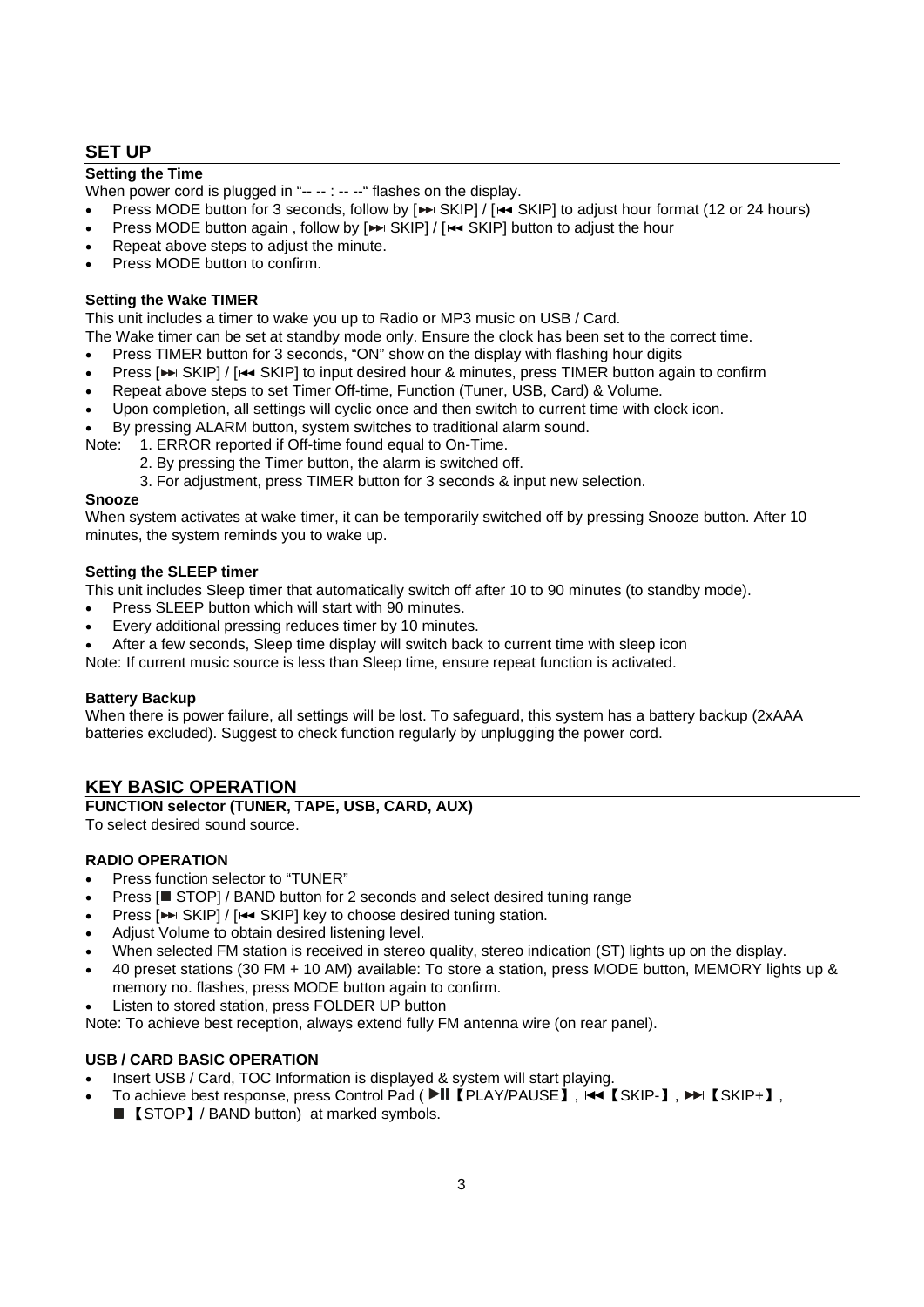## **PLAY/PAUSE button**

- Press this button at stop mode, system will go to play mode.
- Press this button at play mode, system will go to pause mode.
- Press this button at pause mode, system will resume to play mode.

#### **STOP button**

- In Play mode or Pause mode: Changing to Stop mode
- In Program Entry mode: Exit the Program Entry mode.
- In Random Play mode: Changing to Stop mode and release Random function.

## **MODE button**

#### **In Play mode:**

Cyclic selective repeat modes : None -> Repeat -> Repeat all -> Repeat folder -> Random -> None.

#### **Repeat play:**

- During Repeat mode, the system repeats current track on USB / Card
- During Repeat-folder mode, the system repeats all tracks in current folder.
- During Repeat-all mode, the system repeats all tracks on USB/Card; if it reaches end of final track, it will return to the first track.

#### **Random play:**

- By pressing [ SKIP] key, the system skips to next random track. If [ SKIP] key is pressed on the tune of final track, the system searches next lap at random.
- By pressing [ $\leftrightarrow$  SKIP ] key, the system searches the beginning of the current track, but doesn't skip track down.
- If whole track was finished during the random play mode or if [STOP] key is pressed during the random play mode, the system goes to the stop mode and cancels the random play mode.

#### **In Stop mode:**

USB / card program play can be set at stop mode only.

#### **Program play:**

- By pressing [**MODE**] key, system goes to Program mode: displays MEMORY and flashing track number.
- Press [ $\blacktriangleright$  SKIP] key to choose desired track number to program.
- By pressing [**MODE**] key after choosing a track number, the system keeps the track number, and goes to next program mode.
- The system can hold 99 programs (MP3). After the system registered with maximum programs, no further entry allowed.
- If [STOP] key is pressed during program entry mode, the system removes earlier (memory) contents and returns to stop mode.
- If [PLAY/PAUSE] key is pressed when the system holds program content, it starts program play and the display shows MEMORY.
- If  $[PP]$  SKIP] / [ $\leftarrow$  SKIP] key is pressed during the program play, the system skips to next/ last program.
- If [STOP] key is pressed during the program play, the system stops the program play and keeps the program contents. Until [STOP] key is pressed again, the system removes program content and goes to stop mode.

## **EXIP button**

- Change the starting play track during stop mode, cyclic to the first track if it is in the last track.
- Skip to the next track during Normal play, cyclic to the first track if it is in the last track.
- When key is pushed more than 2 seconds, Fast-Forward is executed.
- Skip to the next programmed track during Program play, cyclic to the first programmed track.